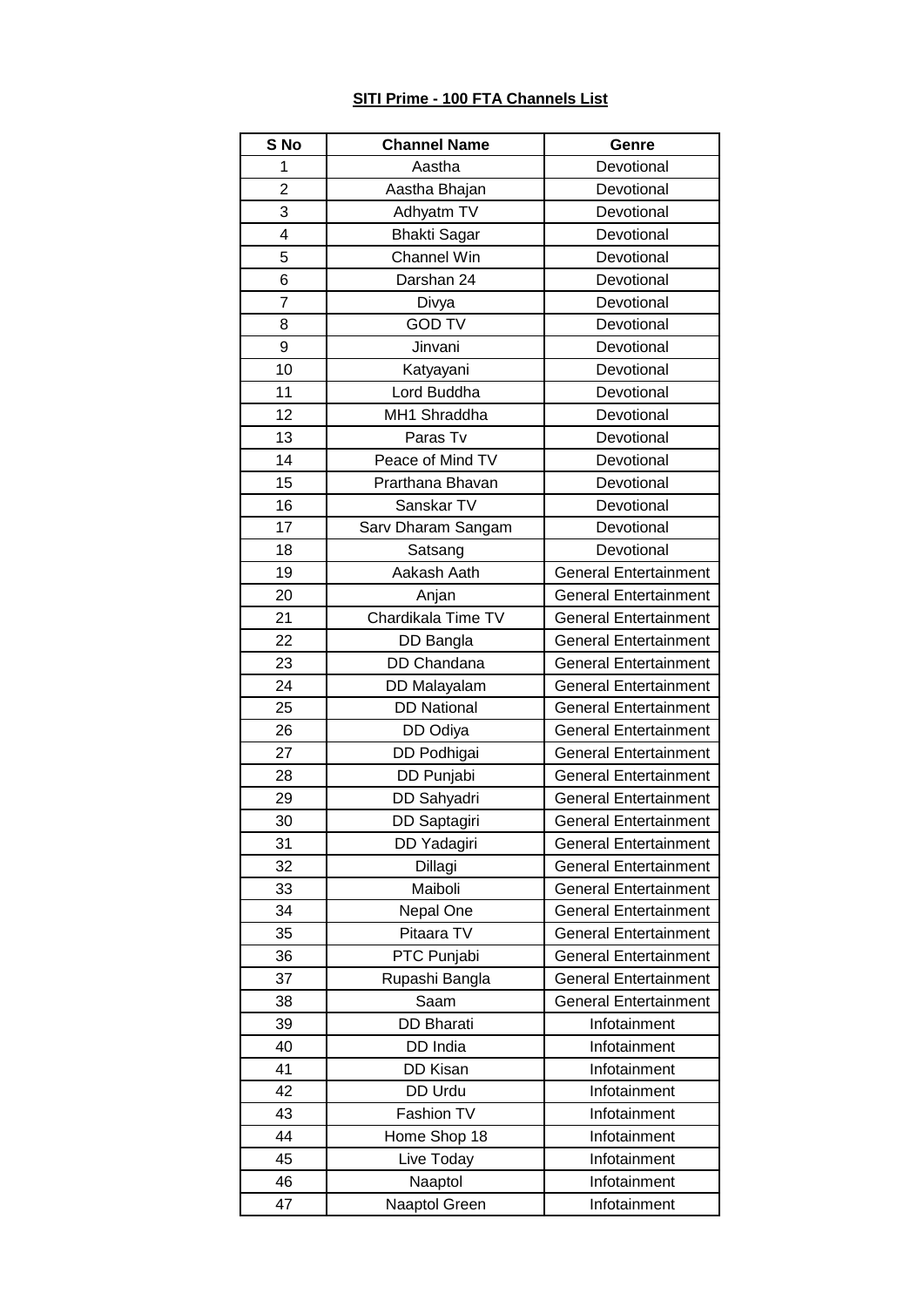| S No | <b>Channel Name</b>     | Genre                             |
|------|-------------------------|-----------------------------------|
| 48   | Cinema TV               | Movies                            |
| 49   | Dabangg                 | Movies                            |
| 50   | Dangal                  | Movies                            |
| 51   | Enterr 10               | Movies                            |
| 52   | Oscar Bhojpuri Movies   | Movies                            |
| 53   | Wow Cinema              | Movies                            |
| 54   | 9X Jalwa                | Music                             |
| 55   | 9X <sub>O</sub>         | Music                             |
| 56   | 9X Tashan               | Music                             |
| 57   | 9XM                     | Music                             |
| 58   | <b>Balle Balle</b>      | Music                             |
| 59   | E 24                    | Music                             |
| 60   | Mastiii                 | Music                             |
| 61   | MH1 Music               | Music                             |
| 62   | Music India             | Music                             |
| 63   | PTC Chakde              | Music                             |
| 64   | Sangeet Bangla          | Music                             |
| 65   | Sangeet Bhojpuri        | Music                             |
| 66   | 10 TV Telugu News       | <b>News &amp; Current Affairs</b> |
| 67   | ABN Andhra Jyothi       | <b>News &amp; Current Affairs</b> |
| 68   | <b>ABP News</b>         | <b>News &amp; Current Affairs</b> |
| 69   | <b>CVR Health</b>       | <b>News &amp; Current Affairs</b> |
| 70   | <b>CVR News</b>         | <b>News &amp; Current Affairs</b> |
| 71   | <b>DD Bihar</b>         | <b>News &amp; Current Affairs</b> |
| 72   | <b>DD</b> Girnar        | <b>News &amp; Current Affairs</b> |
| 73   | <b>DD Kashir</b>        | <b>News &amp; Current Affairs</b> |
| 74   | DD Madhya Pradesh       | <b>News &amp; Current Affairs</b> |
| 75   | <b>DD News</b>          | <b>News &amp; Current Affairs</b> |
| 76   | <b>DD North East</b>    | <b>News &amp; Current Affairs</b> |
| 77   | DD Rajasthan            | <b>News &amp; Current Affairs</b> |
| 78   | <b>DD Uttar Pradesh</b> | <b>News &amp; Current Affairs</b> |
| 79   | DELHI AAJ TAK           | <b>News &amp; Current Affairs</b> |
| 80   | <b>FM News</b>          | <b>News &amp; Current Affairs</b> |
| 81   | France 24               | <b>News &amp; Current Affairs</b> |
| 82   | Hindi Khabar            | <b>News &amp; Current Affairs</b> |
| 83   | <b>HNN 24X 7</b>        | <b>News &amp; Current Affairs</b> |
| 84   | <b>INEWS</b>            | <b>News &amp; Current Affairs</b> |
| 85   | <b>India News</b>       | <b>News &amp; Current Affairs</b> |
| 86   | India TV                | <b>News &amp; Current Affairs</b> |
| 87   | LOKSABHA                | <b>News &amp; Current Affairs</b> |
| 88   | MH1 News                | <b>News &amp; Current Affairs</b> |
| 89   | News 24                 | <b>News &amp; Current Affairs</b> |
| 90   | <b>News Nation</b>      | <b>News &amp; Current Affairs</b> |
| 91   | <b>News State UP/UK</b> | <b>News &amp; Current Affairs</b> |
| 92   | News Time               | <b>News &amp; Current Affairs</b> |
| 93   | <b>PTC News</b>         | <b>News &amp; Current Affairs</b> |
| 94   | R Plus                  | <b>News &amp; Current Affairs</b> |
| 95   | Republic TV             | <b>News &amp; Current Affairs</b> |
| 96   | RSTV                    | <b>News &amp; Current Affairs</b> |